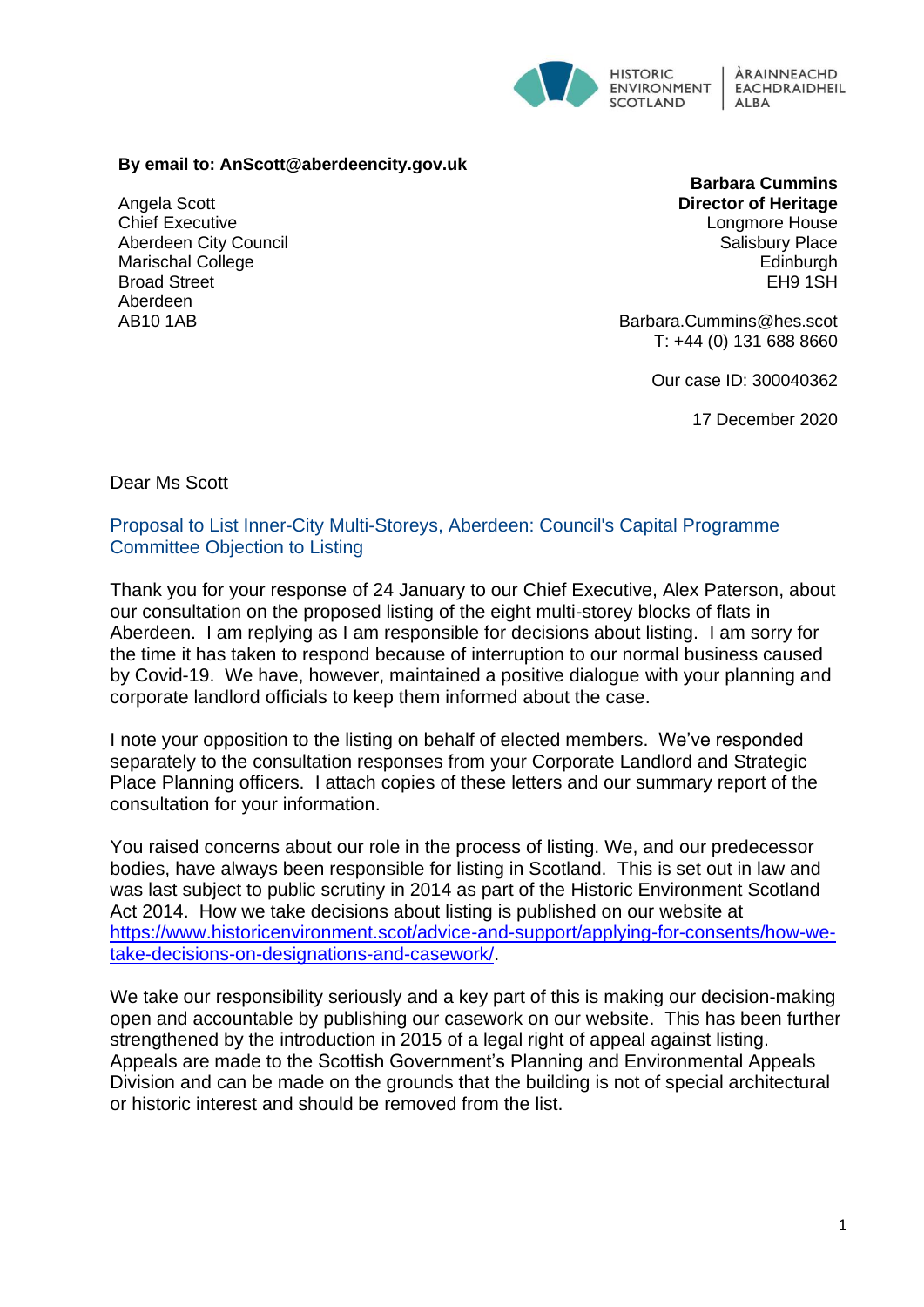

Our role as the lead public body established to investigate, care for and promote Scotland's historic environment means that there will always be challenging decisions to take about listing buildings. These decisions are taken in the public interest for the people of Scotland. The criteria we use to make these evaluations was developed during a dialogue with the people of Scotland in 2017 which was followed up with a public consultation last year.

Decisions about which buildings become listed will not always be popular and can often be controversial. This is particularly true when we look at listing buildings which have been built more recently. One of the biggest growing areas of our work are applications from people asking us to look at listing more modern buildings. The proposal to list the Aberdeen Multis came from a group of residents who were concerned about the future of their buildings. They prompted Professor Miles Glendinning, of the University of Edinburgh, to propose the buildings for listing to us.

It is our view that listed buildings shouldn't just represent the history of the wealthy and elite, they are for everyone. It's our role to champion all of Scotland's heritage from all periods of time and for all types of people and listing high-quality modern buildings is a part of that.

In the case of the Aberdeen flats they are among only a handful of buildings of their age and type which will ever be listed across Scotland. There are three other similar buildings already listed in Glasgow and Edinburgh and with the addition of the eight buildings in Aberdeen it is likely that the total number of listed multi-storey housing built around the 1960s will not exceed these eleven buildings. For a building type which measured in the high hundreds across Scotland (863 in total) this is a very small number with which to represent the huge changes which were taking place in town planning, housing and society in our towns and cities in the post-war period.

Having said that, we are also acutely aware of the implications of listing and the concerns this listing has raised for residents and your council. There are a lot of myths and misunderstandings about listing, and we have taken care to ensure that accurate information about the implications has been made available to residents. You can read more about the consultation work we did and what people told us in our consultation report which is available on our website and I also enclose a copy for you.

All listed buildings are different and how they are looked after and what changes can be made to them is also unique to each building. We have been clear from the beginning of looking at the flats that the inside of the buildings is of less interest, and that it is how they look from the outside that is important. You note that the listing will place a burden on yourselves and tenants in terms of finance, maintenance and flexibility. I am not clear where the evidence is for this statement. Like-for-like repairs and routine maintenance do not require listed building consent and can proceed as they normally would regardless of the listing. We have outlined our willingness to work with your council on any future plans for the buildings and have supported the planning authority in producing a listed building consent guidance note for residents. I understand that this is currently in draft